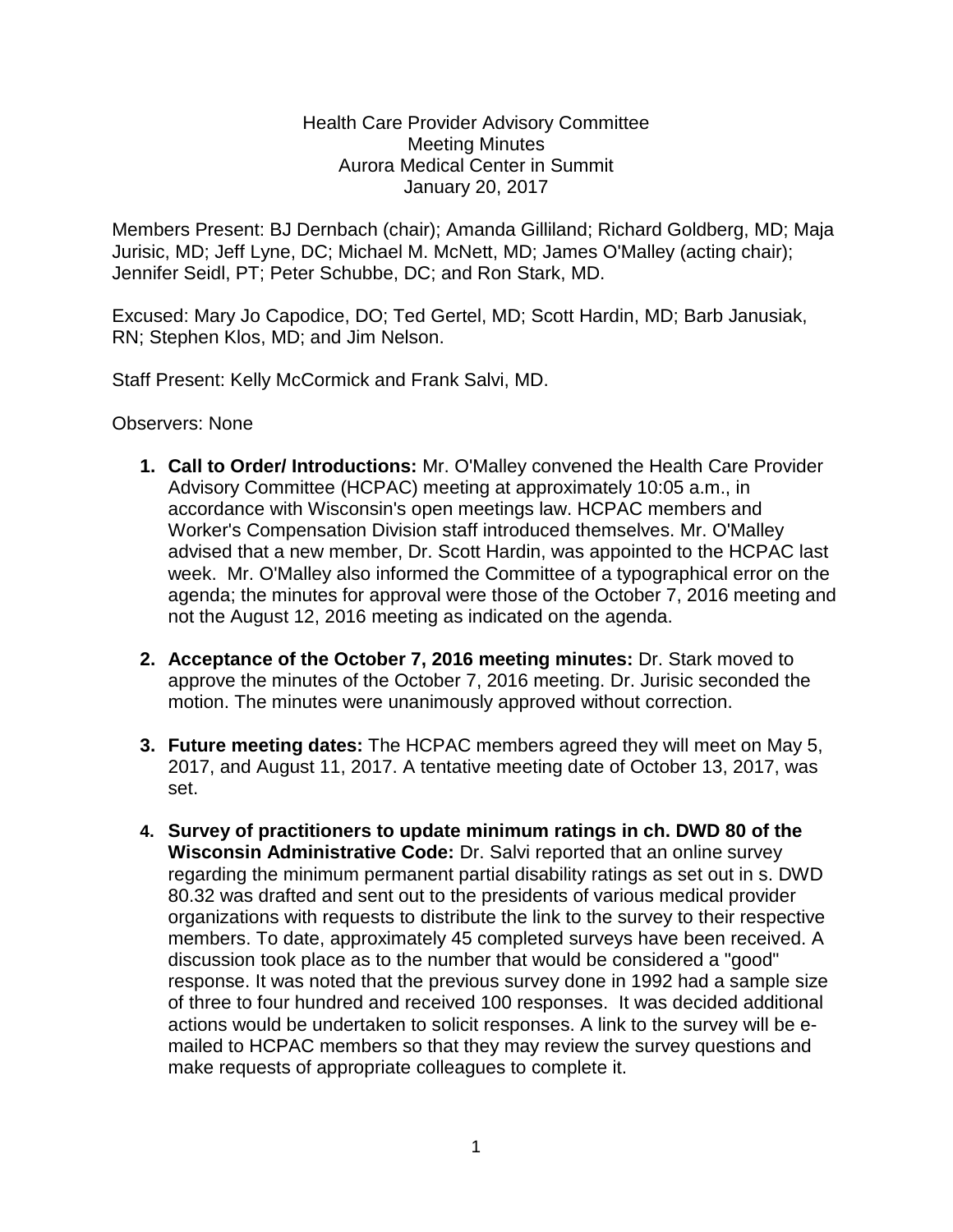- **5. Executive Order No. 228 from Gov. Walker & Special Legislative Session on Opioid Abuse:** Mr. Dernbach advised that on January 5, 2017, Governor Walker issued Executive Order No. 228, related to the Governor's Task Force on Opioid Abuse, which specifically made reference to the Worker's Compensation Advisory Council (WCAC). It read, in item 6, "The Wisconsin Department of Workforce Development shall review the Workers Compensation Research Institute's most recent report on interstate variation on opioid use and consult with the Workers Compensation Advisory Council to incorporate best practices into Wisconsin's workers compensation statutes." The Workers Compensation Research Institute will give their overall presentation on the State of Wisconsin at the February 14, 2017 WCAC meeting. Mr. Dernbach anticipates that the WCAC's Agreed Upon Bill will contain language that addresses the use of opioids in worker's compensation claims.
- **6. Review of ch. DWD 81 of the Wisconsin Administrative Code:** The HCPAC deferred comment on possible changes to s. DWD 81.06 (6) related to low back surgery including decompression procedures and arthrodesis at the last meeting until after a request for review was sent to Dr. Gertel. It was felt input from a spine surgeon was needed before any changes would be made. Mr. O'Malley provided an update that Dr. Gertel does not perform low back surgery but advised he would contact a surgeon who does perform these procedures for review and comment.

At the last meeting the HCPAC discussed including the **Opioid Prescribing Guideline** recently adopted by the Wisconsin Medical Examining Board (MEB) into ch. DWD 81 of the Wisconsin Administrative Code. Mr. O'Malley stated that the Attorney General's Office is required to approve any document that is incorporated by reference in the Wisconsin Administrative Code. Mr. O'Malley contacted the Wisconsin Attorney General's Office for an opinion about whether the MEB's **Opioid Prescribing Guideline** and the paper **Chronic Opioid Clinical Management Guidelines for Wisconsin Worker's Compensation Patient Care** would be approved for incorporation by reference into ch. DWD 81 of the Wisconsin Administrative Code. As of the date of the meeting Mr. O'Malley has not yet received a response. The **Opioid Prescribing Guideline**, last updated November 16, 2016, is available on the Department of Safety and Professional Services' website on the Medical Examining Board page. The paper **Chronic Opioid Clinical Management Guidelines for Wisconsin Worker's Compensation Patient Care** is currently posted on the WCD's website under the Medical Provider's link.

The HCPAC continued its review of the worker's compensation treatment guidelines in ch. DWD 81 of the Wisconsin Administrative Code with a discussion of the definitions prepared by Ms. Seidl and Dr. Schubbe regarding s. DWD 81.06 (3). The following changes were proposed: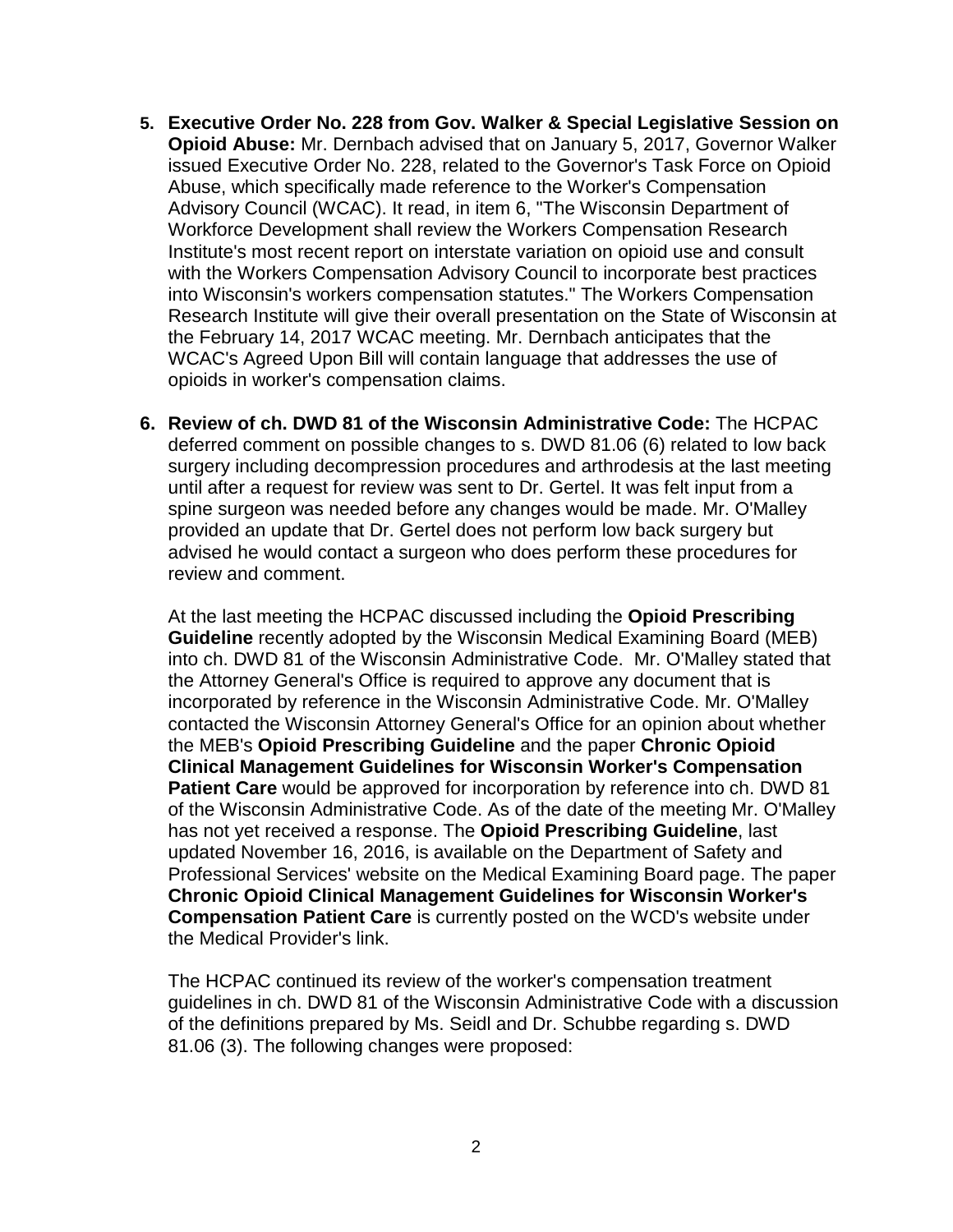- a.  $81.06$  (3) (b) 7. Create subdivision  $81.06$  (3) (b) 7. as follows: "An aggravation or exacerbation of the initial injury that limits a patient's function may warrant additional episodes of passive treatment in conjunction with active treatment."
- b. 81.06 (3) (c) Amend the paragraph as follows: "*Adjustment or manipulation of joints.* For purposes of this paragraph, "adjustment or manipulation of joints" includes-chiropractic and osteopathic adjustments or manipulations and physical therapy manipulations. All of the following guidelines apply to adjustment or manipulation of joints:"
- c. 81.06 (3) (h) Amend the paragraph as follows: "*Manual therapy.* For purposes of this paragraph, "manual therapy techniques consist of, but are not limited to connective tissue massage, joint mobilization and manipulation, manual traction, passive range of motion, soft tissue mobilization, manipulation, dry needling techniques, and therapeutic massage. Manual therapy techniques may be applied to one or more regions. " includes soft tissue and joint mobilization, therapeutic massage, and manual traction. All of the following guidelines apply to manual therapy:
- d. 81.06 (3) (L) Create 81.06 (3) (L) as follows: "*Laser or light therapy.* Nonthermal light therapy uses light with specific characteristics, primarily wavelength, power, and delivery mode to provide photons of light to cellular tissue to treat specific medical conditions. The main responses to non-thermal light therapy are pain reduction, inflammation reduction, and accelerated tissue healing."

The HCPAC resumed its review of the treatment guidelines from where it left off at the last meeting at s. DWD 81.06 (11).

e. 81.06 (11) (a) 1. Amend the subdivision as follows: "The passive,-active, passive, injection, durable medical equipment, and medication treatment  $\overline{\text{modalities}}$  and procedures in subs. [\(3\),](http://docs.legis.wisconsin.gov/document/administrativecode/DWD%2081.06%283%29) [\(4\),](http://docs.legis.wisconsin.gov/document/administrativecode/DWD%2081.06%284%29) [\(5\),](http://docs.legis.wisconsin.gov/document/administrativecode/DWD%2081.06%285%29) [\(8\),](http://docs.legis.wisconsin.gov/document/administrativecode/DWD%2081.06%288%29) and [\(10\)](http://docs.legis.wisconsin.gov/document/administrativecode/DWD%2081.06%2810%29) may be used in sequence or simultaneously during the period of initial nonsurgical management, depending on the severity of the condition."

Dr. Jurisic suggested adding language regarding patient self-efficacy and engagement. It was the consensus of the HCPAC this topic may need its own section and should apply to all treatment. Drs. Jurisic and McNett will draft proposed language for the next meeting.

f. 81.06 (11) (a) 2. Amend the subdivision as follows: "The only therapeutic injections that may be necessary for patients with regional low back pain are trigger point injections, facet joint injections, facet nerve injections, sacroiliac joint injections, and epidural blocks, and their use shall meet the guidelines of sub. (5)."